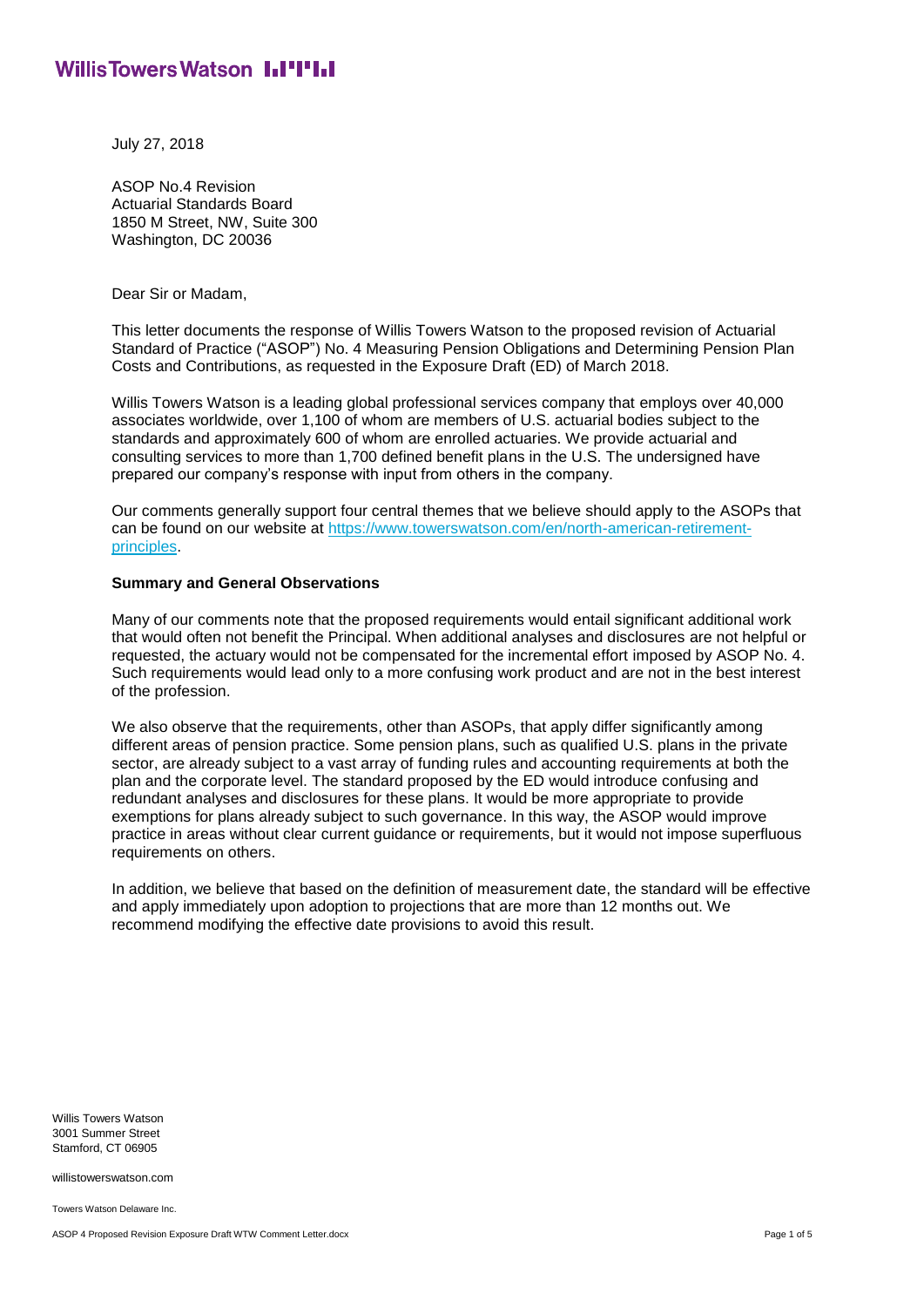# **WillisTowersWatson I.I'I'I.I**

We appreciate the opportunity to provide feedback. Our specific feedback on the ED follows, beginning with the two questions listed in the *Request for Comments* section of the ED.

### **Responses to Specific Requests for Comments**

*1. Section 3.11, Investment Risk Defeasement Measure, requires the calculation and disclosure of an investment risk defeasement measure when the actuary is performing a funding valuation. The guidance allows for discount rates to be based upon either U.S. Treasury yields or yields of fixed income debt securities that receive one of the two highest ratings given by a recognized ratings agency. Are these discount rate choices appropriate? If not, what rate choice would you suggest?*

As discussed in more detail in our comments on specific sections below, we do not believe that requiring the calculation and disclosure of an investment risk defeasement measure when the actuary is performing a funding valuation is appropriate. Additional risk assessments or measures may be "best practice" in some situations, but they are certainly not required for appropriate practice. In many situations such additional assessments would provide no benefit, not be desired by the Principal and result in uncompensated work for the actuary. Some such situations include when such measures are already provided for accounting purposes and when the plan is not material to the plan sponsor. Even if the additional measure would provide useful new information, we object to a broad requirement to include the measure as it will often lead to uncompensated work for the actuary that will not be valued by the Principal.

While we do believe that the discount rate choices noted above would be appropriate for such a measure if adopted, we believe this disclosure already occurs in the accounting valuation for corporate pension plans. While we believe that this requirement should be eliminated, if adopted, we ask that the standard specifically state that separately provided financial reporting information determined under relevant accounting standards can be used to satisfy this requirement.

*2. Under certain circumstances, section 3.20, Reasonable Actuarially Determined Contribution, requires the actuary to calculate and disclose a reasonable actuarially determined contribution. Do the conditions in this section describe an appropriate contribution allocation procedure for this purpose? If not, what changes would you suggest?*

We believe this section is redundant in that it simply refers to other sections of ASOP No. 4 and other ASOPs. For many pension plans, such as qualified U.S. pension plans in the private sector, the funding valuation includes many prescribed methods and assumptions set by law, making this section not applicable.

#### **Specific Comments**

*Section 3.3.2 (Uncertainty or Risk) –* The ED added reference to ASOP No. 51 Assessment and Disclosure of Risk Associated with Measuring Pension Obligations and Determining Pension Plan Contributions. However, ASOP No. 51, section 1.2 (Scope) states that "this standard applies to actuaries when performing a funding valuation of a pension plan." Adding the reference to ASOP No. 51 into section 3.3.2 of the ED could be interpreted to extend ASOP No. 51's risk evaluation requirements beyond funding valuations, and the vagueness of section 3.3.2 exacerbates the problem. We suggest that the reference to ASOP No. 51 be deleted.

*Section 3.8 (Actuarial Assumptions) –* The additions to this Section do not seem necessary and the guidance provided is not always appropriate. For example, an actuary might perform multiple funding or funded status projections some of which might include optimistic assumptions (such as showing the 75th percentile results), which does not appear to be included in the concept of "adverse" deviation. Such analysis is a typical part of funding projections and should not represent a deviation from the requirement of ASOP No. 4. We suggest clarifying that the section does not apply to projections or adding "as appropriate" after the phrase about the combined effect of assumptions having no significant bias.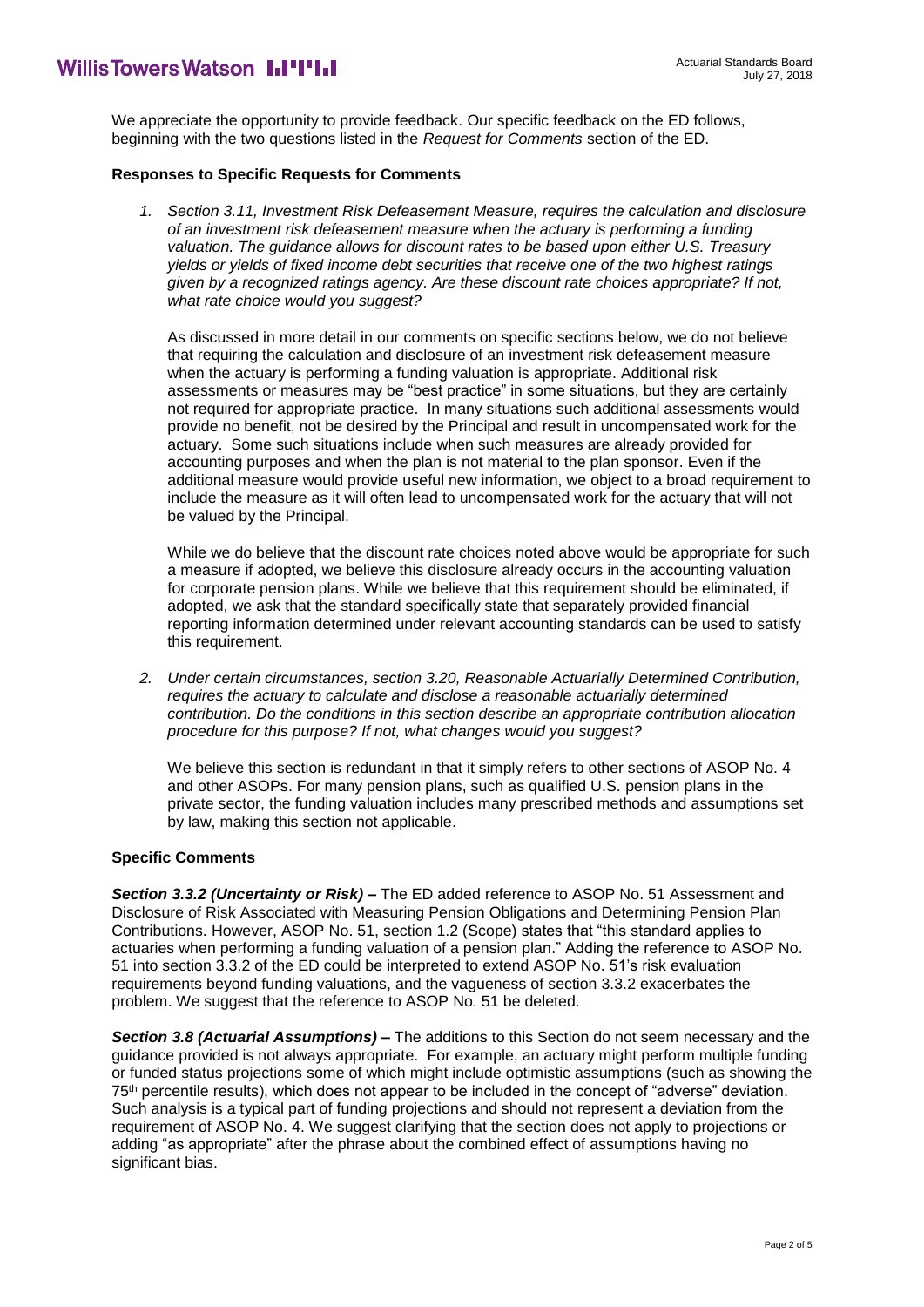## **WillisTowersWatson I.I'I'I.I**

However, we also strongly believe the additions to this section are not needed, as we already have very comprehensive guidance on setting actuarial assumptions in other current ASOPs (No. 27 and No. 35) and potentially additional such guidance in upcoming ASOPs on modelling and assumption setting. We suggest no additions regarding assumptions be made to ASOP No. 4 to reduce redundancy, as it is burdensome for an actuary to have to refer to multiple ASOPs to ensure satisfaction of the guidance that relates to assumption setting.

*Section 3.11 (Investment Risk Defeasement Measure) –* We object to the addition of this requirement for the following reasons.

- $\triangleright$  For virtually all corporate qualified plans, such a measure already is provided routinely for accounting purposes and we see no reason to require an additional such disclosure for the funding valuation.
- $\triangleright$  The measure is not useful in a number of situations, including plans that are not material to the sponsor and plans that are overfunded using any reasonable set of assumptions
- $\triangleright$  The requirement places a burden on the actuary, imposing requirements for analyses that will often be beyond the scope of any agreement with the Principal, which the Principal may not need, and for which the actuary is unlikely to be compensated.

If such a disclosure is retained:

- $\triangleright$  We ask that this section explicitly state that measures and amounts used for financial reporting (e.g. the U.S. Generally Accepted Accounting Principles (GAAP) Accumulated Benefit Obligation measured at the most recent financial reporting date) may be used to satisfy this requirement. However, given that financial reporting already provides a measure very close to what is described in this section, we do not believe Section 3.11 is needed at all and we object to its addition.
- $\triangleright$  Section 3.11.d mentions that the actuary should calculate the investment risk defeasement measure using "assumptions other than discount rates used in the funding valuation or other reasonable assumptions based on estimates inherent in market data". We request clarification of what is meant by "market data" for some demographic assumptions such as retirement and termination rates, and would suggest removing the mention of market data since the actuary will rely on ASOPs No. 27 and No. 35 anyway in selecting assumptions. Otherwise we believe this sentence could be interpreted to imply completely separate assumptions from the funding or accounting valuations.

*Section 3.13 (Actuarial Cost Method) –* Paragraph (c): We suggest clarifying to say the requirement only applies to expenses that are paid from the pension trust.

*Section 3.20 (Reasonable Actuarially Determined Contribution) –* As discussed above in the Responses to Specific Requests for Comments section, we do not believe that this section is needed.

*Section 3.21 (Gain and Loss Analysis) –* We agree that the actuary should generally determine the gain/loss for each period, including separately determining the amount attributable to investments. In our view this represents basic professional standards. However, we do not believe that there should be any requirement to perform a detailed gain/loss analysis by source. We are concerned that some may interpret the Section to require this and try to impose that interpretation on actuaries. We recommend that Section 3.21 clearly state that a detailed gain and loss analysis by source is not required as such an analysis can be time consuming and expensive, may often yield only marginally more information than a higher level analysis and may not be wanted by the Principal. The actuary should apply professional judgement in determining how detailed an analysis to perform.

We suggest changing the phrase "successive gain and loss analyses would not be appropriate for assessing the reasonableness of the actuarial assumptions" to "successive gain and loss analyses would not be appropriate or necessary for assessing the reasonableness of the actuarial assumptions".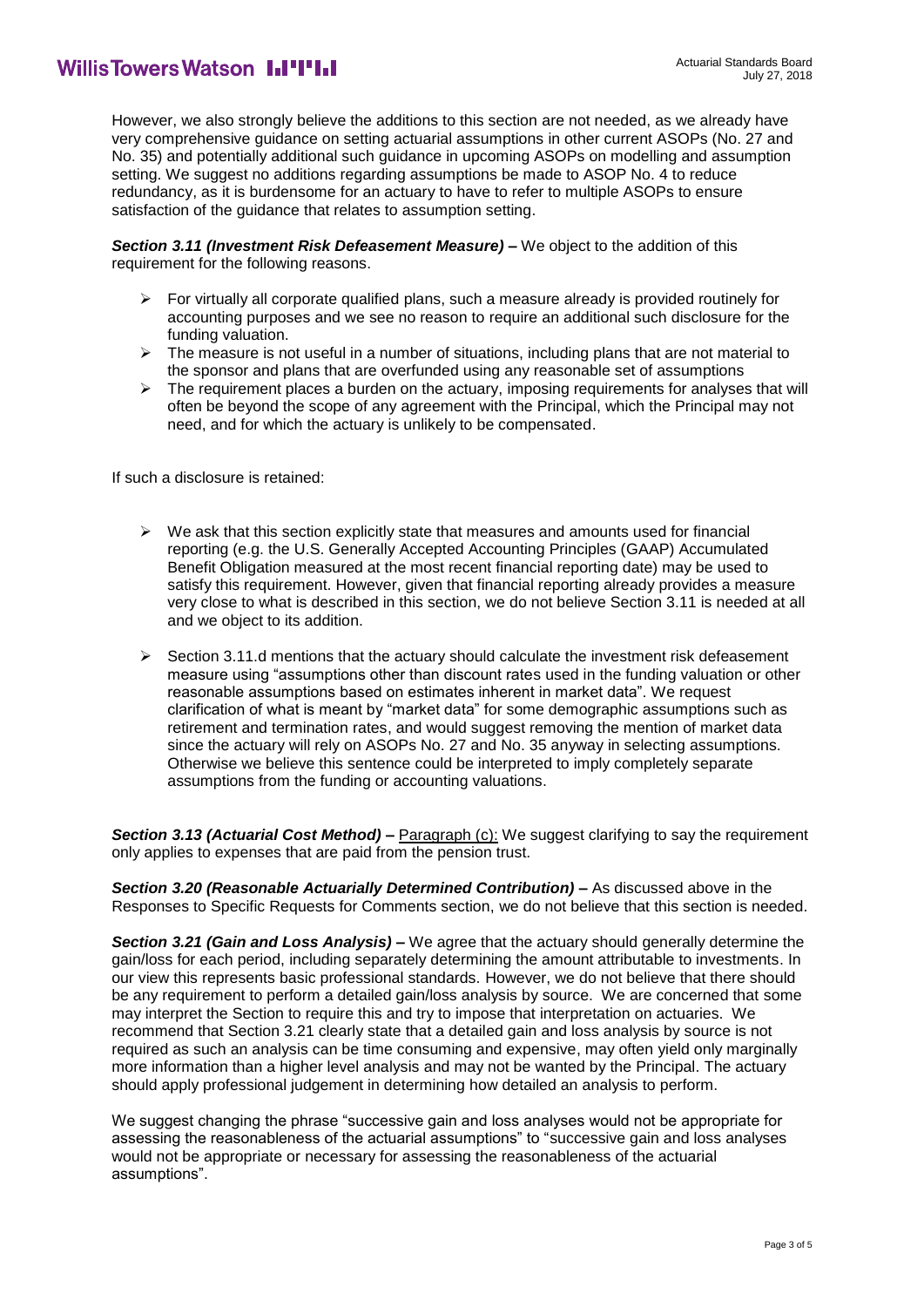*Section 4.1 (Communication Requirements) –* Paragraph (l): The addition of this section requires an assessment of whether Prescribed Assumptions or Methods Set by Another Party are reasonable and consistent with other assumptions in accordance with section 3.8. However, section 3.8 does not have such a requirement, as it only refers to assumptions selected by the actuary. In addition, this requirement places an impractical burden on the actuary, imposing unreasonable requirements for analysis that will often be beyond the scope of any agreement with the Principal. Such analysis will typically be unwanted by the Principal and as a result the actuary would not be compensated for this analysis. We believe the actuary should not have to assess the reasonableness and consistency with other assumptions of assumptions that the actuary does not control (because law, regulations or accounting guidance give that responsibility to another party), other than to disclosure if they significantly conflict with what would be reasonable. If the Principal has a different future expectation from the actuary and chooses a different assumption, then as long as that assumption does not significantly conflict with what would be reasonable, the actuary should not have to affirmatively determine that it is reasonable or consistent with the other assumptions. See our similar comments on ASOP 27 and 35.

We suggest carving Assumptions Set by Another Party out of this requirement or, even more appropriately, deleting this requirement and leaving guidance on assumptions to ASOP No. 27 and 35.

Paragraph (u): As written, this would seem to require disclosure in a situation where a plan is in surplus by more than the normal cost and the allocation procedure results in \$0 contribution. We do not believe this is appropriate and recommend that the provision be modified to avoid this result.

Paragraph (w): We object to the addition of this requirement. It would be needlessly burdensome to the actuary to describe how all seven considerations in section 3.17 have been taken into account in selecting each method of the contribution allocation procedure. Such new disclosures would often involve substantial additional work not requested by the Principal and for which the actuary would not be compensated. As indicated above in the Summary and General Observations, adding additional disclosures as indicated in section 4.1(w) only creates potential confusion for the Principal and clutters communications with boilerplate language.

#### *Section 4.2 (Disclosure about Assumptions or Methods Not Selected by the Actuary) –* Paragraph (a): This requirement added "individually or in combination with other assumptions or methods". This change would require an analysis of whether a Prescribed Assumption or Method Set by Another Party that by itself does not significantly conflict with what would be reasonable nevertheless does significantly conflict with what would be reasonable when combined with any other methods or assumptions, regardless of who selected them. First, we believe that ASOP No. 4 is not the appropriate standard to deal with the choice of or internal consistency of assumptions. In addition, we believe that in many situations it will not be possible for the actuary to determine whether the combination of assumptions significantly conflicts with what would be reasonable when the individual assumption chosen by the other party does not For example, the actuary may not know the details of the analysis that went into selecting that assumption, or the assumption may be outside the actuary's areas of expertise, or the effects of various future economic outlooks on other assumptions – for example, future disability or retirement rates – may not be clear). Similar to section 3.8, we object to this requirement for additional analyses that the actuary may not be qualified to perform, was not requested by the Principal, and for which the actuary will not be compensated. We believe the current requirement to disclose if the actuary believes the assumption significantly conflicts with what

would be reasonable is sufficient.

Thank you for this opportunity to comment on the ED. If you have any questions concerning our comments, please contact us directly.